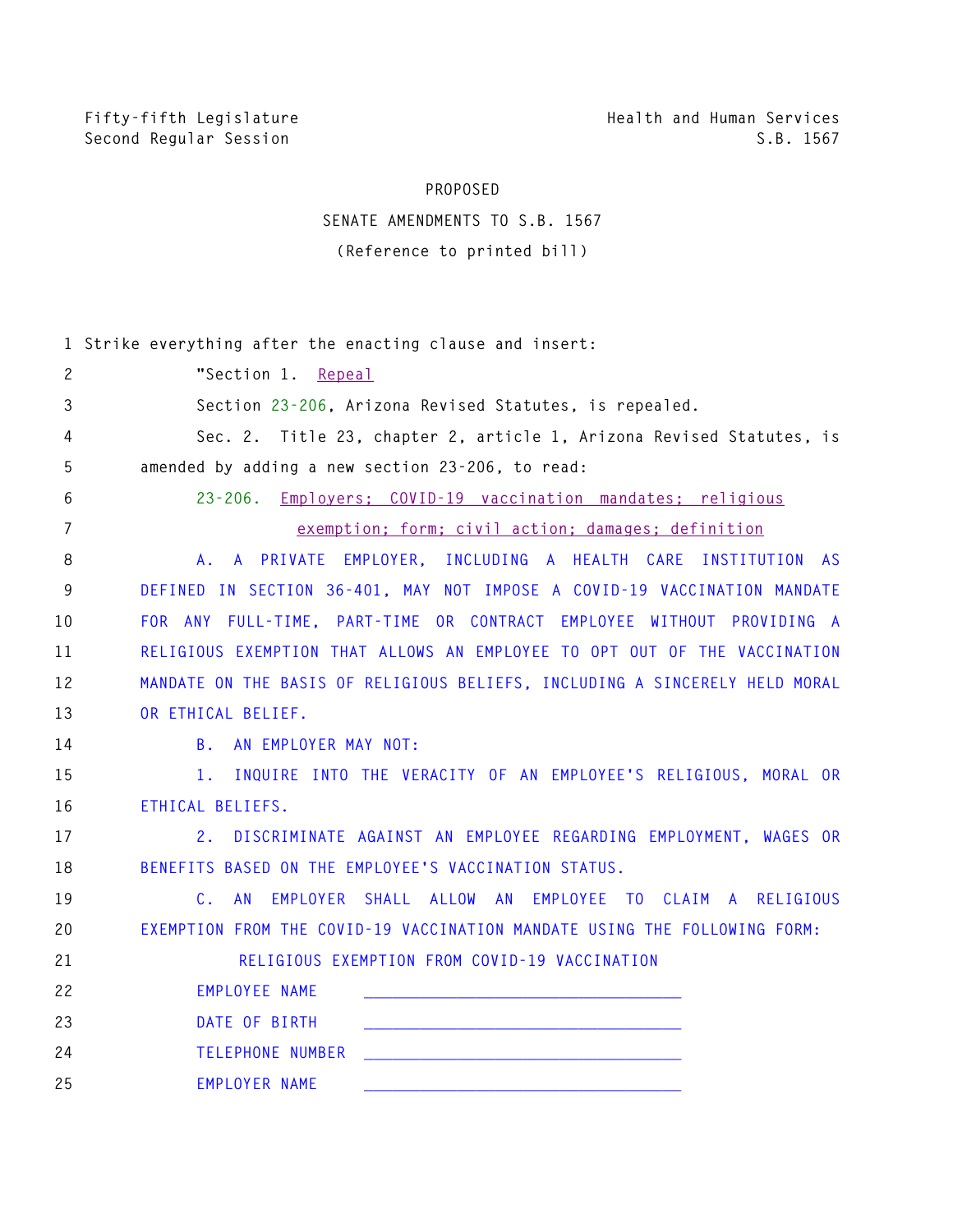|    | EXEMPTION STATEMENT:                                              |
|----|-------------------------------------------------------------------|
| 2  | PURSUANT TO SECTION 23-206, ARIZONA REVISED STATUTES, I           |
| 3  | HEREBY DECLARE THAT I AM DECLINING THE COVID-19 VACCINATION       |
| 4  | BECAUSE OF MY SINCERELY HELD RELIGIOUS BELIEF.                    |
| 5  | EMPLOYEE SIGNATURE                                                |
| 6  | DATE                                                              |
|    | EMPLOYEE NAME (PRINT)                                             |
| 8  | NOTE: AN EMPLOYER MAY NOT INQUIRE INTO THE VERACITY OF THE        |
| 9  | EMPLOYEE'S RELIGIOUS BELIEFS. THIS COMPLETED EXEMPTION            |
| 10 | STATEMENT REQUIRES THE EMPLOYER TO ALLOW THE EMPLOYEE TO OPT      |
| 11 | OUT OF THE EMPLOYER'S COVID-19 VACCINATION MANDATE.               |
| 12 | D. IF AN EMPLOYER RECEIVES A COMPLETED EXEMPTION STATEMENT<br>AS. |

**13 PRESCRIBED IN THIS SECTION, THE EMPLOYER MUST ALLOW THE EMPLOYEE TO OPT OUT 14 OF THE EMPLOYER'S COVID-19 VACCINATION MANDATE. ANY EMPLOYER THAT RECEIVES 15 A REQUEST FOR A RELIGIOUS EXEMPTION PURSUANT TO THIS SECTION SHALL KEEP THE 16 REQUEST AND THE CONTENTS OF THE REQUEST IN STRICT CONFIDENCE AND MAY NOT 17 SHARE THEM WITHIN THAT ORGANIZATION EXCEPT TO THE EXTENT ABSOLUTELY 18 NECESSARY TO PROCESS THE REQUEST FOR EXEMPTION. EMPLOYERS MAY NOT CREATE A 19 DATABASE OF RELIGIOUS EXEMPTION REQUESTS OR SHARE THE REQUESTS OR THE 20 CONTENT OF THE REQUESTS WITH ANY OTHER ENTITY OR INDIVIDUAL, EXCEPT AS 21 PROVIDED BY LAW.** 

**22 E. NOTWITHSTANDING ANY OTHER LAW, IF AN EMPLOYER DENIES A RELIGIOUS 23 EXEMPTION AND REQUIRES AN EMPLOYEE TO RECEIVE A COVID-19 VACCINATION AS A 24 PREREQUISITE TO OR REQUIREMENT FOR MAINTAINING EMPLOYMENT, THE EMPLOYER IS 25 LIABLE TO THE EMPLOYEE FOR DAMAGES THAT RESULT FROM A SIGNIFICANT INJURY 26 THAT IS CAUSED BY RECEIVING THE COVID-19 VACCINATION.** 

**27 F. A CLAIMANT WHO PREVAILS UNDER THIS SECTION:** 

**28 1. SHALL BE AWARDED ACTUAL DAMAGES, COURT COSTS AND REASONABLE 29 ATTORNEY FEES OR STATUTORY DAMAGES OF \$500,000, WHICHEVER IS GREATER.** 

**30 2. IN ADDITION TO AN AWARD UNDER PARAGRAPH 1 OF THIS SUBSECTION, MAY 31 RECOVER EXEMPLARY DAMAGES.** 

**-2-**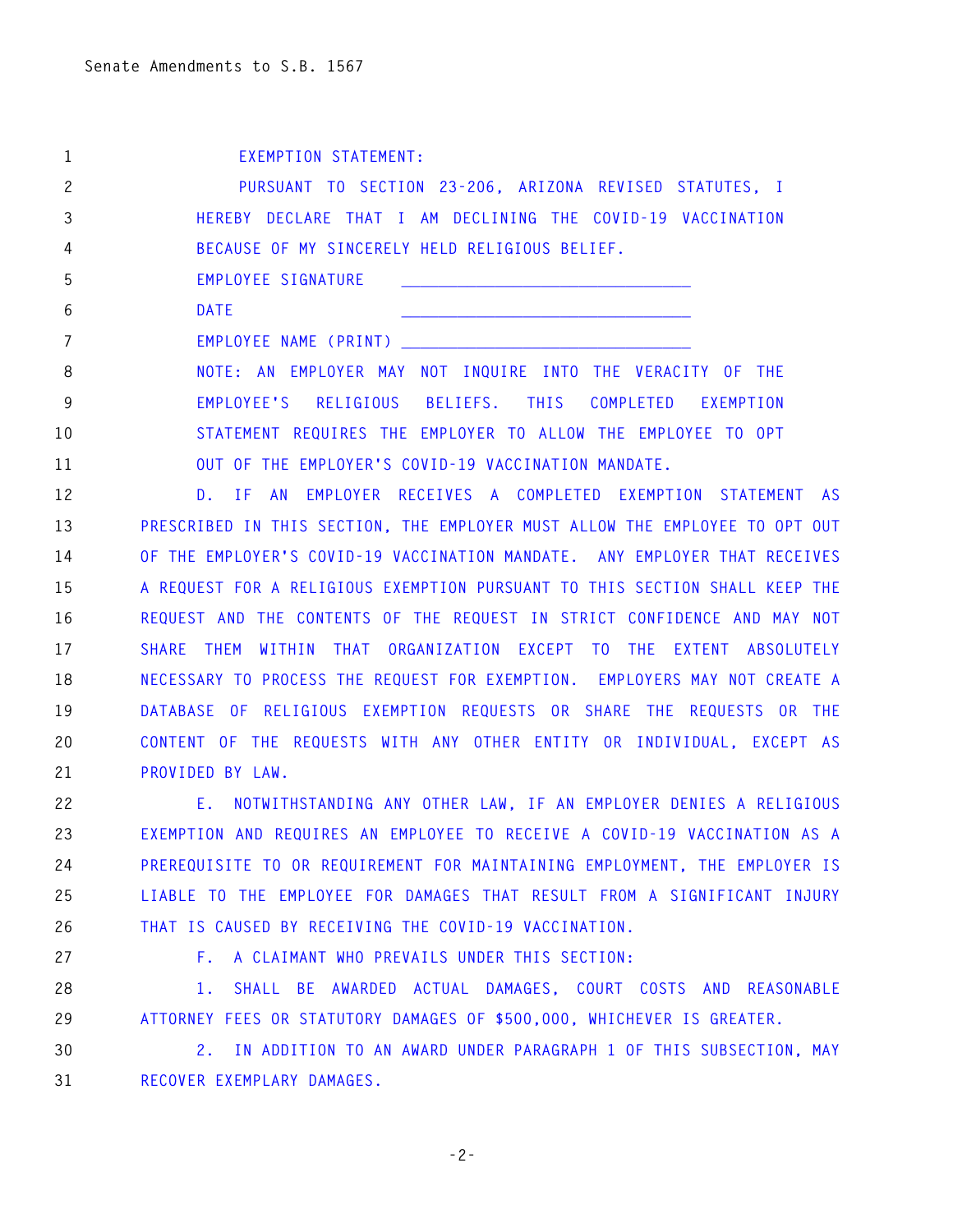**1 G. FOR THE PURPOSES OF THIS SECTION, "COVID-19" MEANS: 2 1. THE NOVEL CORONAVIRUS IDENTIFIED AS SARS-COV-2. 3 2. ANY DISEASE CAUSED BY SARS-COV-2, ITS VIRAL FRAGMENTS OR A VIRUS 4 MUTATING THEREFROM. 5 3. ALL CONDITIONS ASSOCIATED WITH THE DISEASE THAT ARE CAUSED BY 6 SARS-COV-2, ITS VIRAL FRAGMENTS OR A VIRUS MUTATING THEREFROM. 7 Sec. 3. Title 36, chapter 4, article 2, Arizona Revised Statutes, is 8 amended by adding sections 36-425.09 and 36-425.10, to read: 9 36-425.09. Health care institutions; complaints; religious 10 exemptions; investigations; civil penalties; 11 definitions 12 A. AN EMPLOYEE OF A HEALTH CARE INSTITUTION MAY FILE A COMPLAINT 13 WITH THE DEPARTMENT IF THE HEALTH CARE INSTITUTION DID NOT OFFER THE 14 EMPLOYEE THE FORM PRESCRIBED IN SECTION 23-206 OR IMPROPERLY APPLIED OR 15 DENIED THE EMPLOYEE'S RELIGIOUS EXEMPTION AND THE EMPLOYEE'S EMPLOYMENT WAS 16 TERMINATED, INCLUDING THE FUNCTIONAL EQUIVALENT OF TERMINATION. 17 B. THE DEPARTMENT SHALL INVESTIGATE ALL COMPLAINTS RECEIVED PURSUANT 18 TO SUBSECTION A OF THIS SECTION. THE INVESTIGATION, AT A MINIMUM, SHALL 19 DETERMINE WHETHER THE HEALTH CARE INSTITUTION IMPOSED A COVID-19 20 VACCINATION MANDATE, WHETHER THE EMPLOYEE WAS OFFERED AND SUBMITTED A 21 PROPER EXEMPTION STATEMENT PURSUANT TO SECTION 23-206 AND WHETHER THE 22 EMPLOYEE WAS TERMINATED AS A RESULT OF THE HEALTH CARE INSTITUTION NOT 23 PROVIDING THE EMPLOYEE A RELIGIOUS EXEMPTION FROM THE VACCINATION MANDATE. 24 IF THE DEPARTMENT FINDS THAT THE RELIGIOUS EXEMPTION WAS NOT OFFERED OR WAS 25 IMPROPERLY APPLIED OR DENIED AND THE EMPLOYEE'S EMPLOYMENT WAS TERMINATED, 26 INCLUDING THE FUNCTIONAL EQUIVALENT OF TERMINATION, THE DEPARTMENT SHALL 27 NOTIFY THE HEALTH CARE INSTITUTION OF ITS DETERMINATION AND ALLOW THE 28 EMPLOYER THE OPPORTUNITY TO CORRECT THE NONCOMPLIANCE. IF THE HEALTH CARE** 

**30 THE FOLLOWING CIVIL PENALTIES:** 

**31 1. FOR A HEALTH CARE INSTITUTION WITH FEWER THAN ONE HUNDRED 32 EMPLOYEES, NOT MORE THAN \$1,000 PER VIOLATION.** 

**29 INSTITUTION DOES NOT CORRECT THE NONCOMPLIANCE, THE DEPARTMENT SHALL IMPOSE** 

**-3-**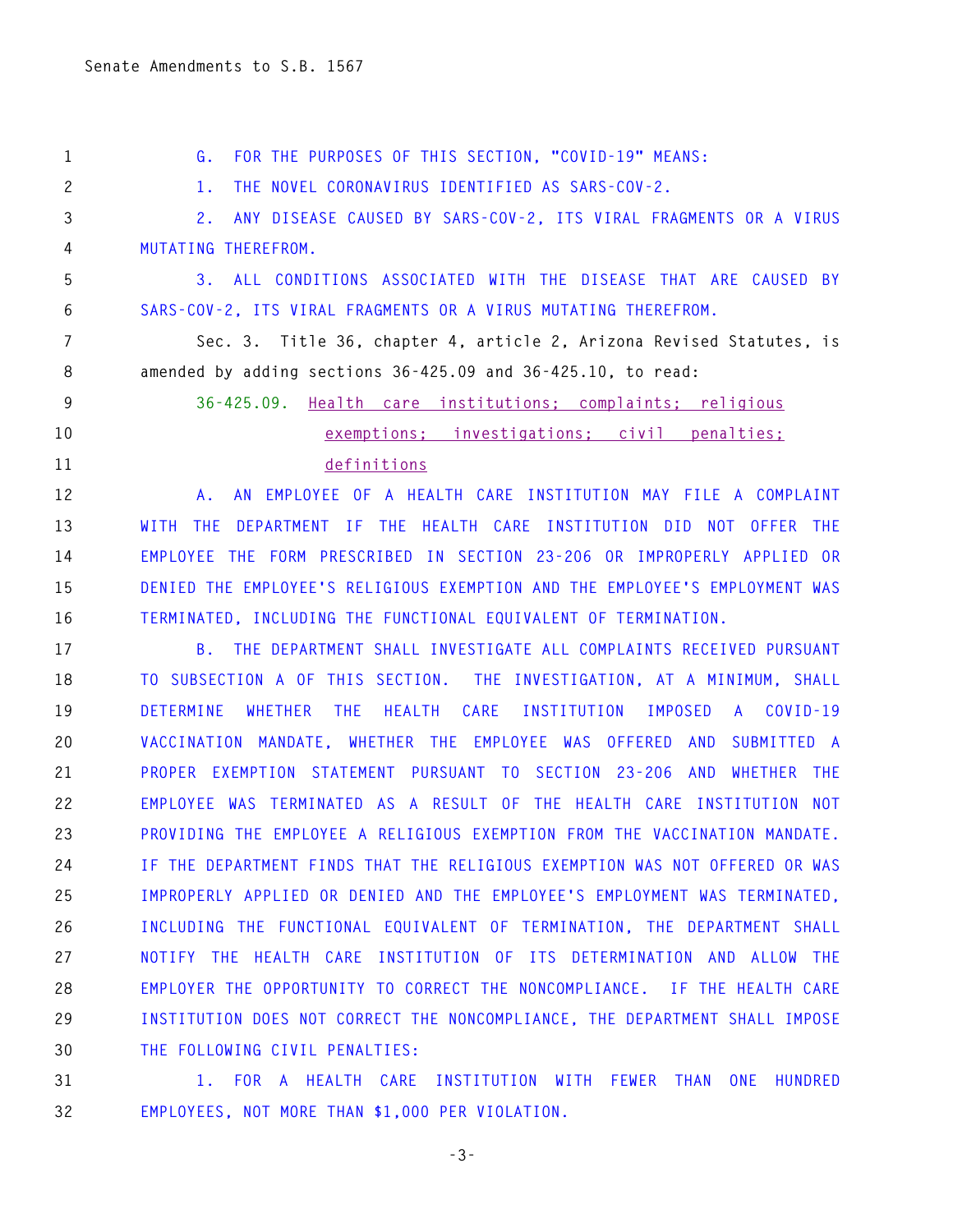**1 2. FOR A HEALTH CARE INSTITUTION WITH ONE HUNDRED EMPLOYEES OR MORE, 2 NOT MORE THAN \$5,000 PER VIOLATION.** 

**3 C. THE DEPARTMENT MAY NOT IMPOSE A CIVIL PENALTY ON A HEALTH CARE 4 INSTITUTION THAT, BEFORE THE ISSUANCE OF A FINAL ENFORCEMENT ACTION, 5 REINSTATES THE TERMINATED EMPLOYEE WITH BACK PAY TO THE DATE THE DEPARTMENT 6 RECEIVED THE COMPLAINT PURSUANT TO THIS SECTION.** 

**7 D. MONIES COLLECTED PURSUANT TO THIS SECTION SHALL BE DEPOSITED IN 8 THE HEALTH CARE PROFESSIONALS RELIGIOUS EXEMPTION FUND ESTABLISHED BY 9 SECTION 36-425.10.** 

**10 E. FOR THE PURPOSES OF THIS SECTION:** 

**11 1. "COVID-19" HAS THE SAME MEANING PRESCRIBED IN SECTION 23-206.** 

**12 2. "FUNCTIONAL EQUIVALENT OF TERMINATION" MEANS IT IS DETERMINED 13 THAT EITHER:** 

**14 (a) THE EMPLOYEE RESIGNED UNDER DURESS.** 

**15 (b) THE EMPLOYER, THROUGH ITS ACTIONS, MADE WORKING CONDITIONS SO 16 DIFFICULT OR INTOLERABLE THAT A REASONABLE PERSON IN THE EMPLOYEE'S 17 POSITION WOULD FEEL COMPELLED TO RESIGN.** 

**18 36-425.10. Health care professionals religious exemption fund;** 

**19 use** 

**20 THE HEALTH CARE PROFESSIONALS RELIGIOUS EXEMPTION FUND IS ESTABLISHED 21 CONSISTING OF CIVIL PENALTIES COLLECTED PURSUANT TO SECTION 36-425.09. THE 22 DIRECTOR SHALL ADMINISTER THE FUND. MONIES IN THE FUND ARE CONTINUOUSLY 23 APPROPRIATED AND ARE EXEMPT FROM THE PROVISIONS OF SECTION 35-190 RELATING 24 TO LAPSING OF APPROPRIATIONS. THE DEPARTMENT MAY SPEND MONIES IN THE FUND 25 ONLY FOR THE PURPOSES OF SECTION 36-425.09.**

## **26 Sec. 4. Health care professionals religious exemption 27 committee; membership; duties; report; delayed 28 repeal**

**29 A. The health care professionals religious exemption committee is 30 established consisting of the following members:** 

**31 1. Two members who are appointed by the governor and who are 32 knowledgeable in the complications experienced by health care professionals** 

**-4-**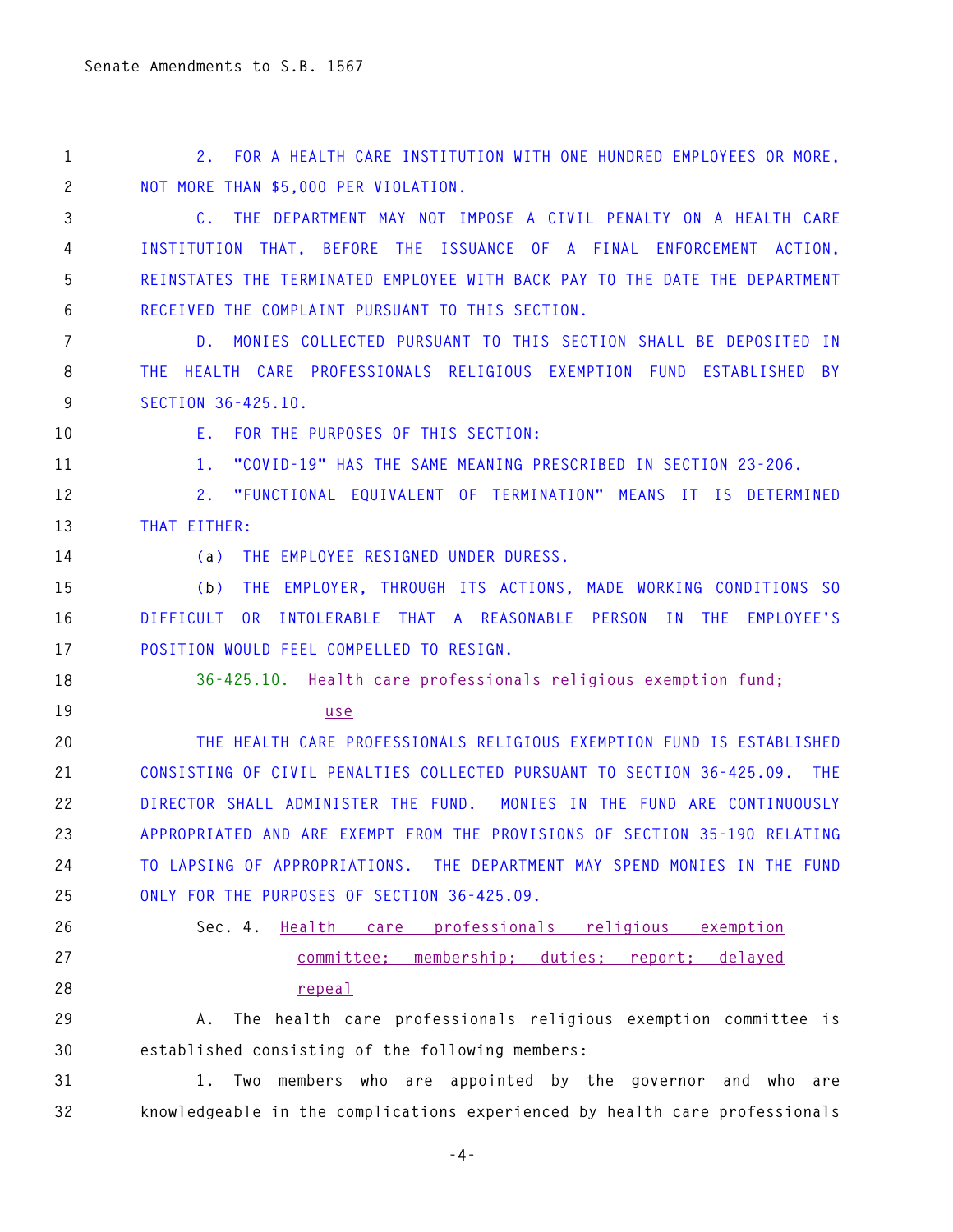**1 as a direct result of being denied a religious exemption from a COVID-19 2 vaccination mandate within the health care system in this state.** 

**3 2. Four members who are appointed by the governor and who are 4 licensed pursuant to title 32, chapter 15, Arizona Revised Statutes, two of 5 whom have been denied a religious exemption from a COVID-19 vaccination 6 mandate by their employers.** 

**7 3. One member of the senate health and human services committee who 8 is appointed by the president of the senate.** 

**9 4. One member of the house of representatives health and human 10 services committee who is appointed by the speaker of the house of 11 representatives.** 

**12 5. One member who is a representative of an organization that has 13 experience litigating and representing health care professionals who are 14 licensed pursuant to title 32, chapter 15, Arizona Revised Statutes, in 15 challenging vaccine mandates and supporting religious rights, who is 16 appointed by the president of the senate.** 

**17 B. The committee shall elect a chairperson at its first meeting.** 

**18 C. The committee shall:** 

**19 1. Examine the challenges of this state's health care professionals 20 who were residents of this state at the time of termination of or coercion 21 to resign from their employment with a health care institution as defined 22 in section 36-401, Arizona Revised Statutes, as a direct result of being 23 denied a religious exemption from a COVID-19 vaccination mandate.** 

**24 2. Make recommendations to the legislature regarding how the civil 25 penalties collected pursuant to section 36-425.09, Arizona Revised 26 Statutes, as added by this act, should be spent.** 

**27 3. On or before November 1, 2022, submit a report of the committee's 28 findings and recommendations to the governor, the president of the senate 29 and the speaker of the house of representatives and shall provide a copy of 30 the report to the secretary of state.** 

**-5-**